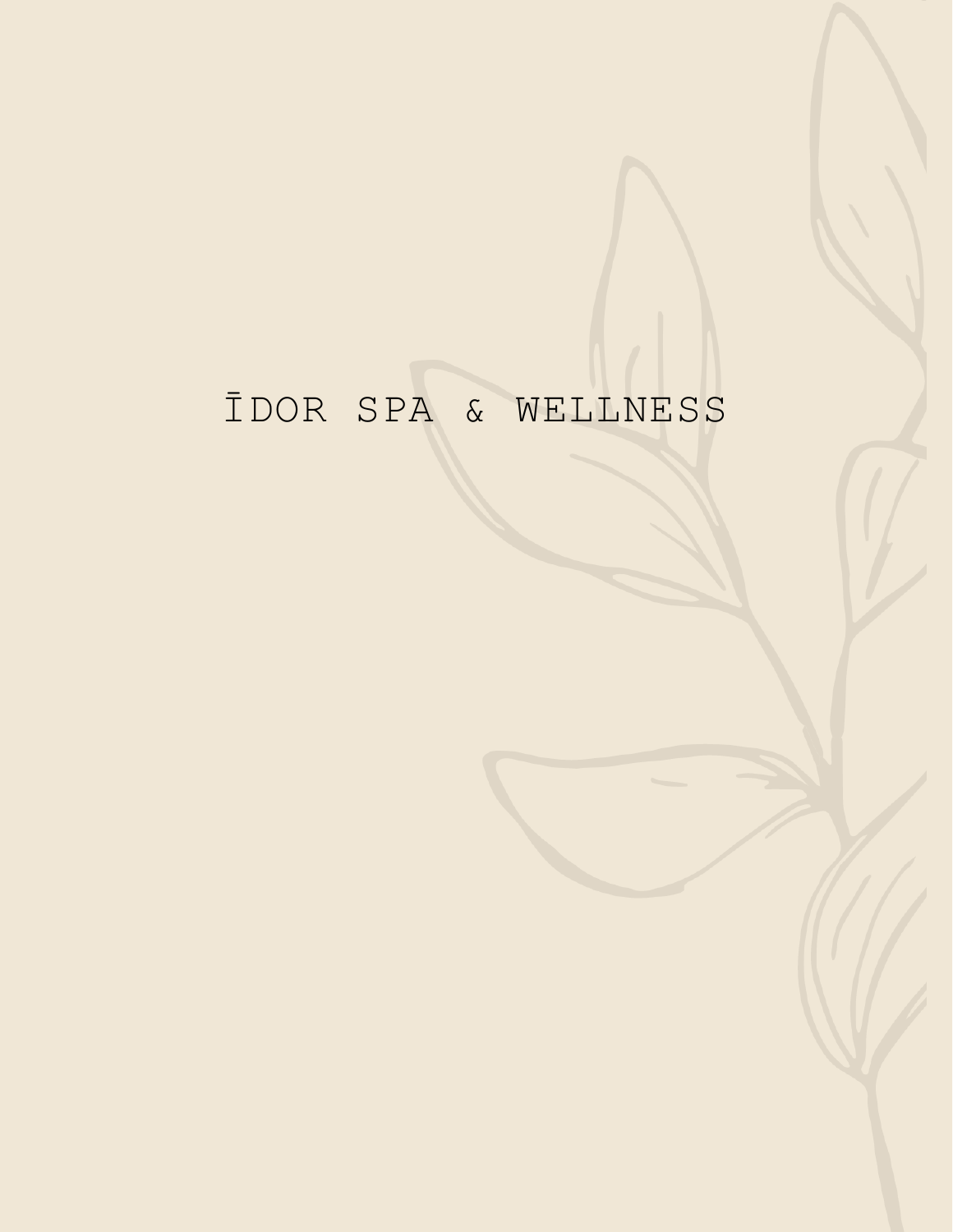## SIGNATURE TREATMENTS

#### **MUSCLE RELEASE**  $\epsilon$ 120

FOR MUSCLE TENSION ACTIVE INGREDIENTS: GUA SHA CRYSTAL, CUPS

50 MINUTES

Highly effective for pain relief, releasing blockages and supporting muscle performance through deep tension release. Using ancient techniques to promote healthy circulation and help support an active lifestyle, including Gua Sha and silicone cupping. This therapy is completed with a relaxing massage using a handmade ointment to accelerate the skin healing procedure. Perfectly combined with a deep tissue or sports massage during your stay.

#### **BODY SCULPTING**  $6110$

FOR DETOXIFYING & SCULPTING ACTIVE INGREDIENTS: GUA SHA CRYSTAL, CUPS

45 MINUTES

Silicone cupping and Gua Sha techniques combined with essential oil blends help to contour the body by breaking down fat cells in the epidermis. This rejuvenating treatment helps to sculpt the thigh, stomach and buttock area. Completed with a relaxing massage using a handmade ointment to accelerate the skin healing procedure. Combine with lymphatic drainage massage during your stay for quicker and more permanent results.

## **SOUND HEALING THERAPY** | **SOUND HEALING THERAPY & MASSAGE** €80|€130

ACTIVE INGREDIENTS: ESSENTIAL OILS, TIBETAN SINGING BOWL

45 MINUTES | 1 HOUR 30

GROUNDING & DEEP MUSCLE RELAXATION

Enter a new dimension, tuning your inner energy, mind and soul with sound therapy. Everything is made up of energy, each particle having its own frequency. Singing bowls emit specific frequencies bringing about countless health benefits. This treatment is perfect for grounding and for people who have a lot of stress in their mind. The vibrations and sounds of the singing bowl are used to penetrate tense body tissue and target the central nervous system to relieve stress and calm the body. Combined with essential oil blends to help calm restless thoughts and release any energetic blockages, leaving you feeling centered and relaxed.

#### **SCRUB & CANDLE MASSAGE RITUAL EXAMPLE 140**

INVIGORATING, EXFOLIATING, HYDRATING & SOOTHING ACTIVE INGREDIENTS: VANILLA, COCONUT, BODY SCRUB, BODY BUTTER

1 HOUR 30

Begin with an invigorating body scrub to help release trapped energy and remove dead skin cells, followed by a candle massage using beneficial ingredients that are readily absorbed by the body and finally the application of a hydrating and silky-smooth body butter.

Choose from three different body scrubs:

MOCHA | JASMINE & GARDENIA | COCONUT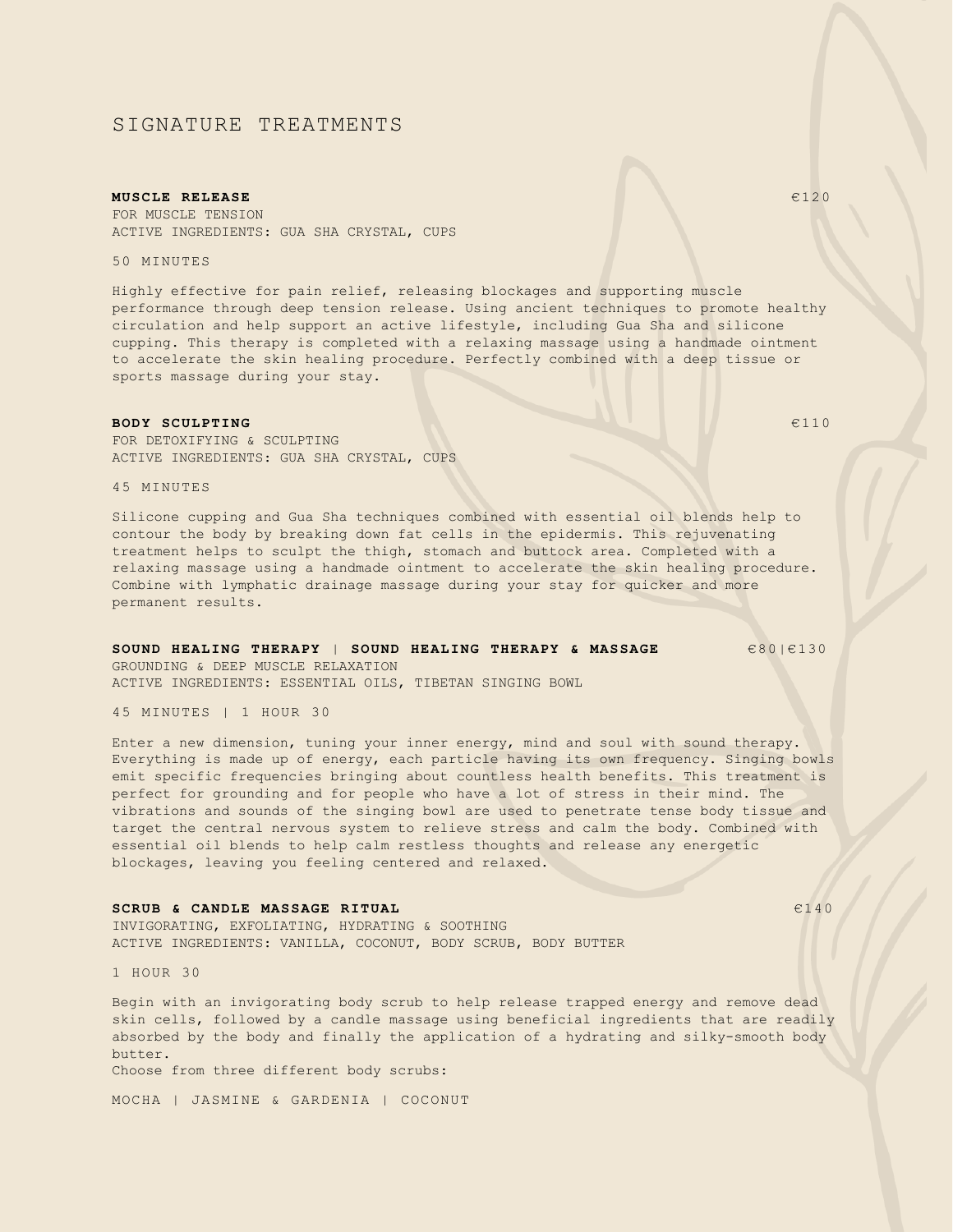#### **PURE BOTANIC DETOX**  $6140$

EXFOLIATING, REJUVENATING, DETOXIFYING & ANTI-AGEING ACTIVE INGREDIENTS: CORAL, OLIVE KERNEL, HOLY BASIL, ROSE PETALS, SAFFRON, IVY, GREEN TEA & GRAPEFRUIT

1 HOUR 45

Relax in the hammam followed by an invigorating scrub containing black pepper and rosemary to reduce water retention, improve circulation and to firm and hydrate at the deepest level. A cleansing and detoxifying mask is then applied to rejuvenate the skin, imbued with holy basil and lemongrass to purify. Surrender to a relaxing scalp and body massage using earthy notes of pure dittany oil infused with hand-picked saffron. A cooling gel is then applied to the body containing ivy, green tea and grapefruit that help to firm the skin while gently boosting circulation and giving a radiant and youthful appearance.

#### **THE HARMONY RITUAL** €13 0

RELAX & INDULGE ACTIVE INGREDIENTS: LAVENDER, JASMINE, GARDENIA, EVENING PRIMROSE, PEACH

1 HOUR 45

Submerge yourself in a calming peach bath followed by an invigorating body scrub. A nourishing mask is then applied along with lavender oil which helps any stress to melt away and improve circulation. A relaxing massage with rhythmic movements and evening primrose extracts to soften the skin help to relieve aching muscles and relax the body, improving your sleep and your overall wellbeing.

#### **THE IONIAN RITUAL** €130

RELAX & NOURISH ACTIVE INGREDIENTS: OLIVE, BERGAMOT, RED GRAPE, YOGHURT

1 HOUR 30

Inspired by the vineyards of the Ionian islands, combined with the relaxation and nourishment, this treatment begins in the hammam. A lush deliverance of olive kernels, red grape and rose petals indulge the skin with a soft body scrub, followed by a mask full of antioxidants and vitamins to nourish the skin. A second mask containing sparkling notes of bergamot, soothing yoghurt and honey hydrates the skin. An enveloping aromatherapy massage with a warm candle grants total relaxation and a sensory journey.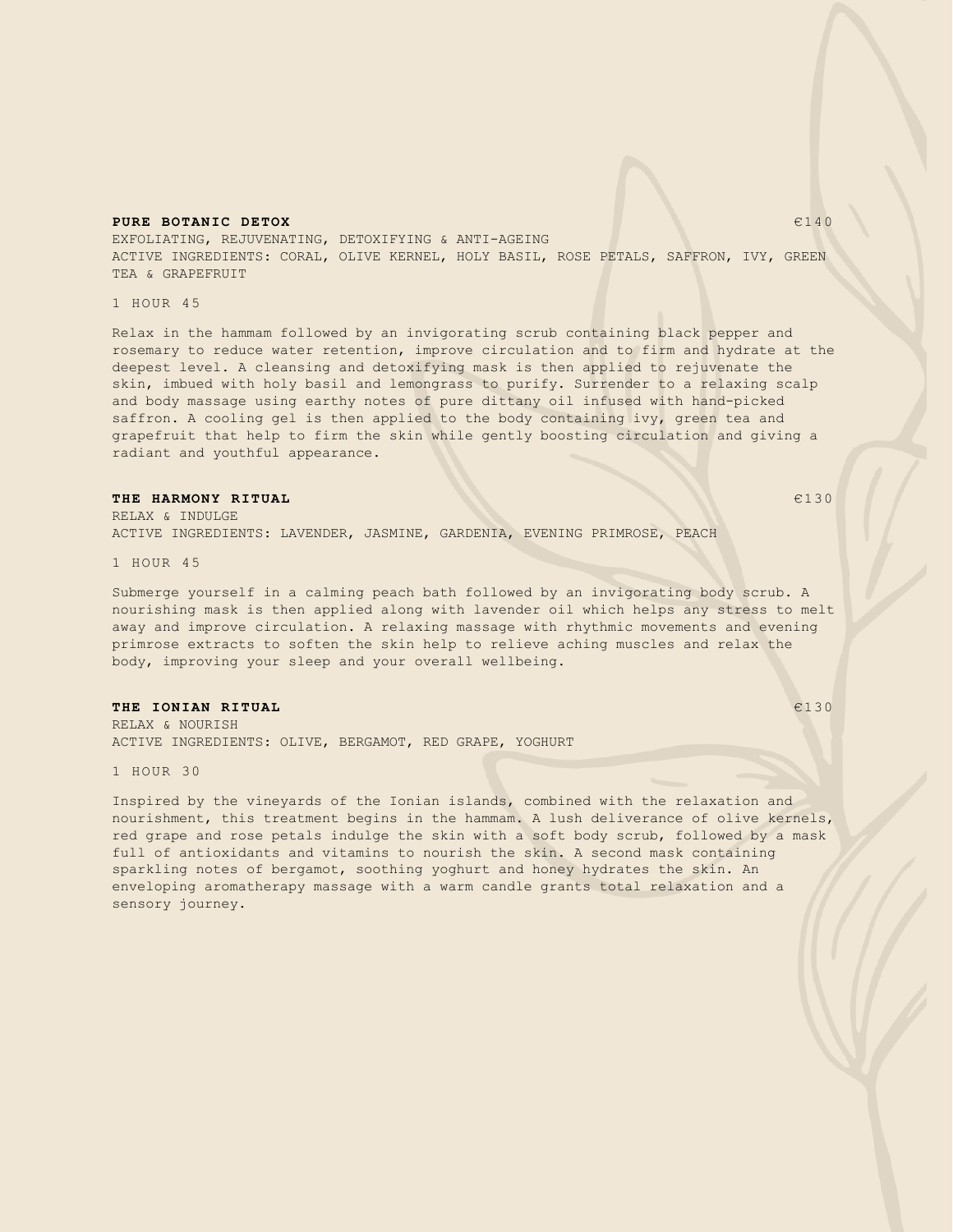## FACIALS

#### **GLOWING PEARL EXECUTIVE CONSUMING PEARL EXECUTIVE CONSUMING PEARL**

ILLUMINATING & REJUVENATING ACTIVE INGREDIENTS: WHEAT PROTEINS, PEARL POWDER & VITAMIN C

1 HOUR

For brighter, firmer and noticeably younger-looking skin. This facial targets signs of ageing with ingredients such as wheat proteins, pearl powder, alkanna and vitamin C. Skin tone and texture is evened out and collagen production is stimulated for a healthy, glowing complexion.

#### **TOUCH OF HONEY EXECUTES EXECUTE 2018**

HYDRATION & NUTRITION ACTIVE INGREDIENTS: ROYAL JELLY, BEE POLLEN, APRICOT

1 HOUR

Revitalise from within to give your skin a natural and healthy glow. This treatment uses a nourishing mask with thirst-quenching elements that instantly restore the skin's hydration levels. It minimises fine lines and wrinkles and softens dry skin making it supple and healthy. Improves overall appearance and significantly increases the skin's elasticity.

#### **SPARKLING EYES EXECUTE:**  $650$

ENZYMIC EXFOLIATION & BRIGHTENING ACTIVE INGREDIENTS: EVENING PRIMROSE, GUA SHA CRYSTALS, PAPAYA, PINEAPPLE, CHIOS MASTIC

35 MINUTES

A mild enzymic peel with Chios mastic that brightens dull and dehydrated skin. The treatment includes a revitalising massage with nourishing evening primrose oil giving a healthy glow. The highly concentrated eye gel, along with the blackcurrant peel-off mask brightens dark circles, reduces puffiness and minimises fine lines and wrinkles. The eye is visibly hydrated, brightened and renewed.

#### **SKIN REBIRTH & SPARKLING EYES 690**

ENZYMIC EXFOLIATION, BRIGHTENING & REJUVENATING ACTIVE INGREDIENTS: EVENING PRIMROSE, GUA SHA CRYSTALS, PAPAYA, PINEAPPLE, CHIOS MASTIC & ALKANNA TINCTORIA

1 HOUR 15 MINUTES

A high performance personalised treatment which helps to reduce the appearance of fine lines and wrinkles whilst deeply moisturising and regenerating the skin. The ingredients help to soothe redness and irritation, heal scars and reinforce natural cellular regeneration. The Skin Rebirth gel has remarkable healing effects thanks to Alkanna tinctoria root and its anti-ageing properties. The face, décolletage, hands and arms are treated with natural products and Gua Sha techniques, resulting in a renewed and rejuvenated appearance.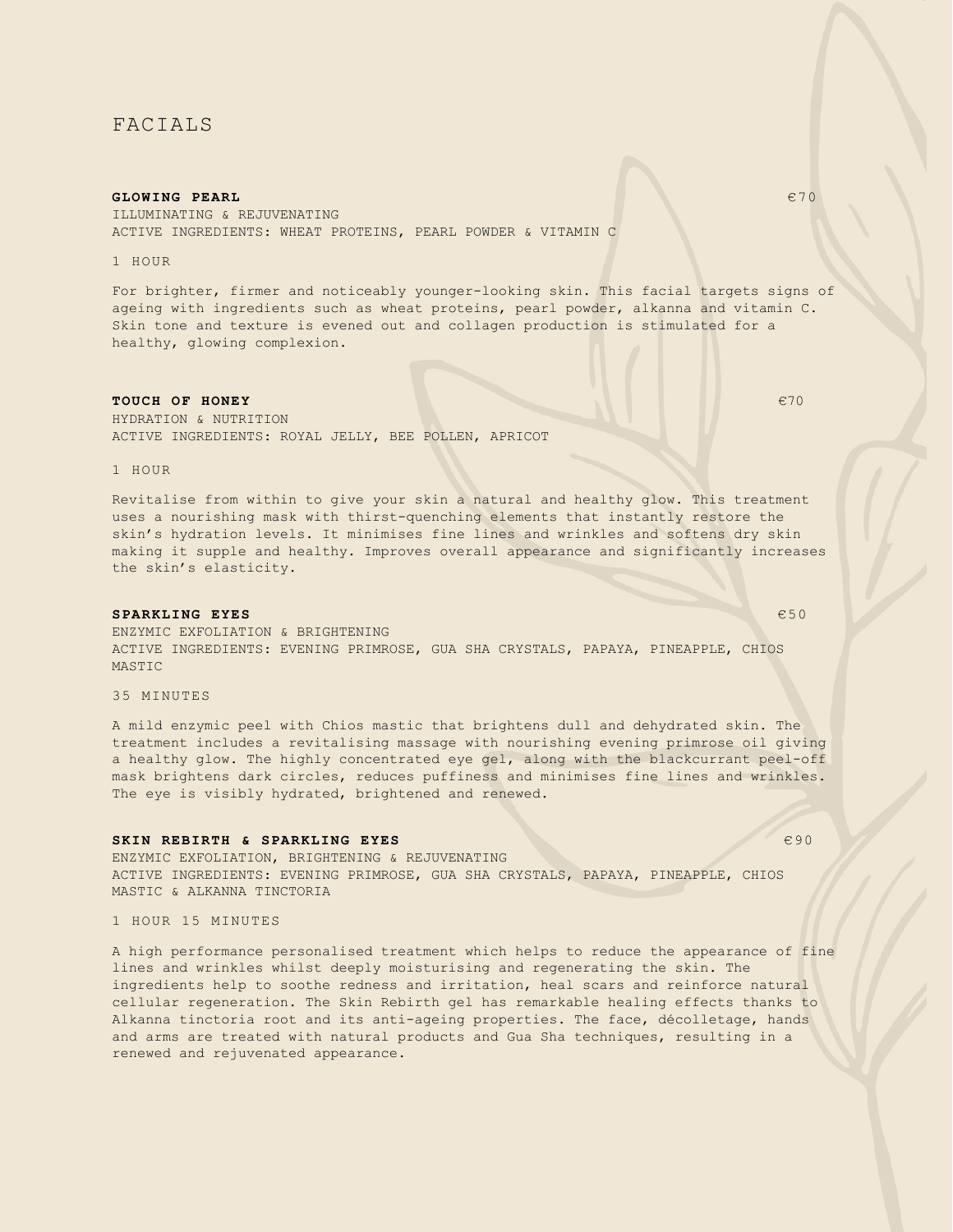#### **SELF DISCOVERY RADIANCE EXECUTE AND INCLUSIVE ASSESSMENT OF A SECOND FINITE CONTROL**

TAILORED TO YOUR SKIN'S NEEDS ACTIVE INGREDIENTS: HAND-HARVESTED SEAWEED

1 HOUR

This skin specific, ocean inspired facial is deeply detoxifying, thoroughly revitalising, helps to smooth skin tone and increase clarity. It incorporates a relaxing facial massage to release any build-up of toxins and to repair and nourish skin cells damaged by pollution. Using a combination of gentle exfoliators, serums and masks selected by your therapist, this facial helps to transform your skin leaving it feeling purified, nourished and perfectly balanced. You will be left with a revived glowing complexion that is both enriched and strengthened.

#### **LUXURY ANTI AGEING SEAWEED 690**

ANTI-AGEING & DETOXIFYING ACTIVE INGREDIENTS: HAND-HARVESTED SEAWEED, EVENING PRIMROSE OIL

1 HOUR 15 MINUTES

This treatment is for all skin types, but particularly for anti-ageing results. The facial is designed using the finest organic ingredients combined with antioxidant algae complexes with a restorative blend of aromatherapy oils. It's this mix of seaweed and botanical ingredients that help stimulate collagen production and reduce the appearance of fine lines and wrinkles. The results are firmed skin with a radiant glow. This luxurious treatment includes a lymphatic facial massage, two masks and a relaxing head massage which incorporates the arms as well.

#### **MEN'S YOUTHFUL SKIN** €60

HYDRATING & ANTI-AGEING ACTIVE INGREDIENTS: CHIOS MASTIC, ORANGE & ALKANNA TINCTORIA

45 MINUTES

This unique skincare regime brightens the complexion using a mild enzymic mask enriched with Chios mastic, helping to smooth away any imperfections. A relaxing facial massage using orange oil replenishes lost moisture and minimises fine lines and wrinkles. An illuminating and hydrating mask instantly brightens and evens out the skin tone, soothing any irritation. Final creams lock-in moisture leaving the skin feeling nourished, with a youthful appearance.

#### **INTENSE DEFENSE MEN'S FACIAL** €90

CLEANSING & MOISTURISING ACTIVE INGREDIENTS: HAND-HARVESTED SEAWEED, CHAMOMILE, ALPINE WILLOW HERB, BERGAMOT FRUIT OIL

1 HOUR 15

Exclusively created for men's specific skincare needs, this powerfully effective treatment exfoliates the skin with bamboo spines, enabling a deeper cleanse. A destressing face and scalp massage helps to ease the mind while seaweed leaves and a mask are used to soothe even the most sensitive of skin. Fantastic for those affected with shaving rash, razor burn or ingrown hairs. Skin is left hydrated, fresh and mattified.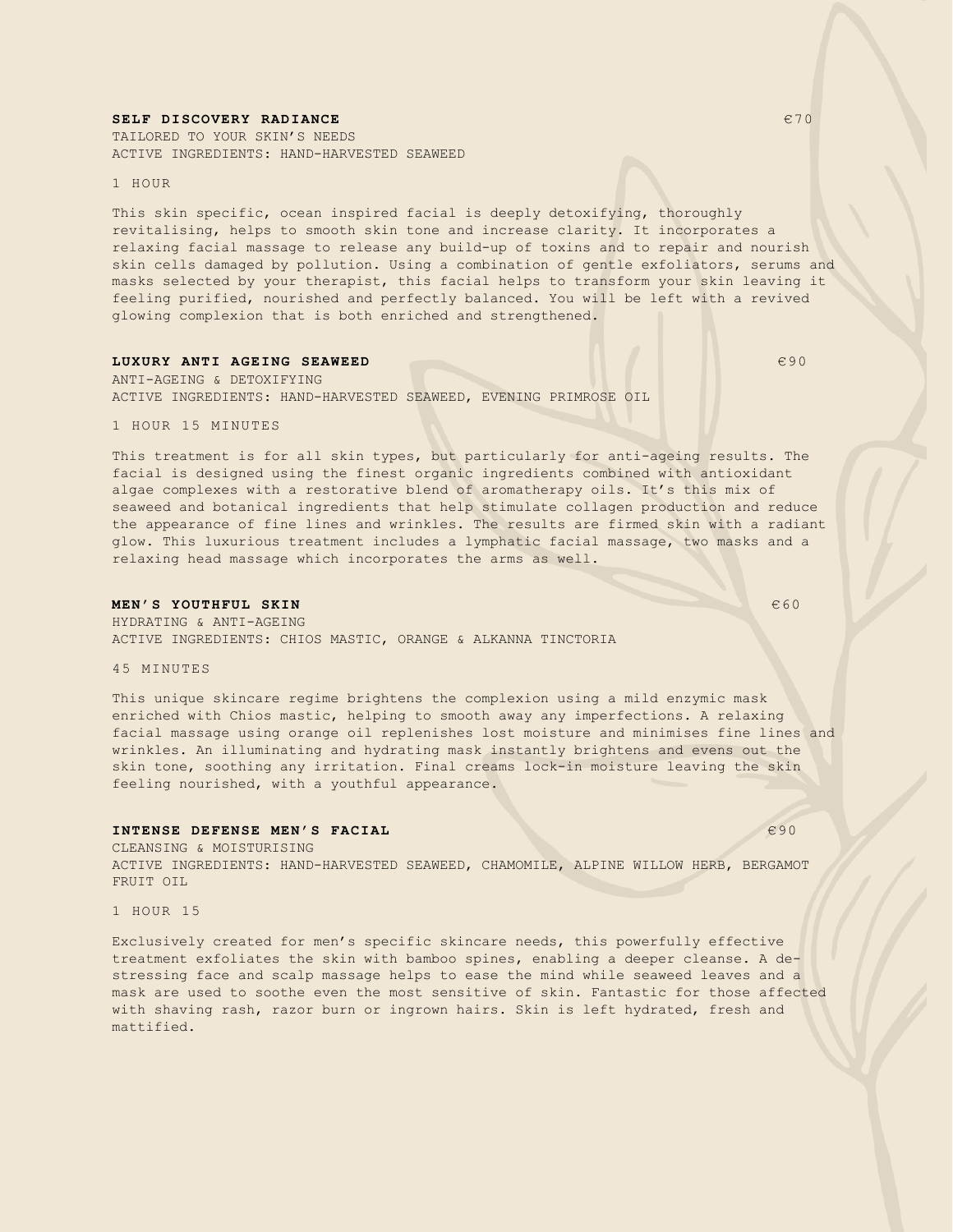#### **SUN RITUAL | SUN RITUAL FACE & BODY**  $650 + 690$

SOOTHING, HYDRATING & NOURISHING ACTIVE INGREDIENTS: YOGHURT, CUCUMBER & ALOE VERA

30 MINUTES | 1 HOUR 15

For sensitive or irritated skin that is prone to sunburn or allergies. Carefully selected ingredients, rich in soothing elements calm the skin and reduce irritation. Alkanna tinctoria offers strong anti-inflammatory and anti-ageing properties, whilst mastic soothes and provides anti-bacterial and anti-septic benefits. Comfrey root offers healing and regenerating action and centella asiatica combined with lavender helps to improve the skin's appearance. Gradually the skin regains strength to fight external stressors that cause irritation, while the skin's natural moisture barrier becomes more capable of maintaining its normal hydration levels.

MASSAGE

#### **MASSAGE**  $\epsilon$ 50

TAILORED TO YOU ACTIVE INGREDIENTS: ESSENTIAL OILS

30 MINUTES

Focus your massage on a specific area that is holding onto tension or in need of relaxation.

#### **RELAXING**  $\epsilon$ 80 |  $\epsilon$ 115

THERAPEUTIC & BENEFICIAL FOR NERVOUS SYSTEM ACTIVE INGREDIENTS: ESSENTIAL OILS

1 HOUR | 1 HOUR 30

Deeply relaxing, incorporating long flowing strokes to soften tense muscles and improve blood and lymphatic circulation, combined with plant essences this treatment reduces stress and leaves you with an innate sense of calm.

#### **DEEP TISSUE**  $\epsilon$ <sup>135</sup>

FOR THOSE WHO ENJOY AN ACTIVE LIFESTYLE OF STRONGER PRESSURE ACTIVE INGREDIENTS: ESSENTIAL OILS

1 HOUR 30

A deep healing therapy using a strong massage pressure, combining herbal oils and movements to relieve deep inner muscle stress and aid muscle realignment.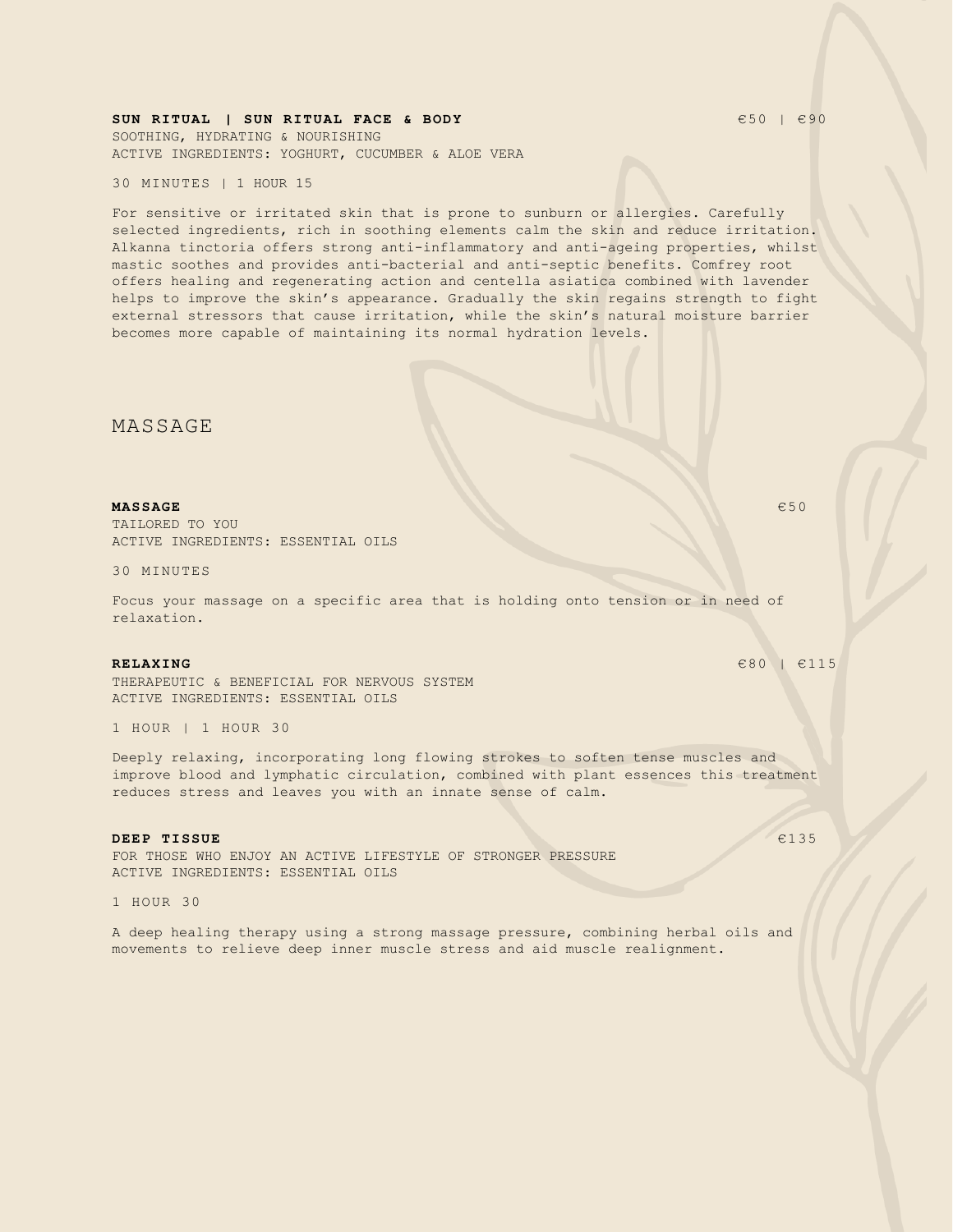#### **SPORTS** €95

TARGETS THE FASCIA AND CONNECTIVE TISSUE ACTIVE INGREDIENTS: ESSENTIAL OILS

1 HOUR

Using different techniques that focus on manipulating the soft tissues in the body to correct imbalances caused by athletic performance. Targets the fascia, the supporting structure for your muscles and is the perfect treatment to compliment those who exercise frequently, particularly repetitive movements.

#### **LYMPHATIC DRAINAGE**  $6125$

FOR DETOXIFICATION & RELEASE WATER RETENSION ACTIVE INGREDIENTS: ESSENTIAL OILS

1 HOUR 15

This detoxifying massage helps to eliminate toxins, decongest tissues, release water retention and assist fluid circulation. It helps to activate the immune functions as well as encourage cell regeneration.

#### **REFLEXOLOGY** €90

BALANCE & WELLBEING ACTIVE INGREDIENTS: ESSENTIAL OILS

45 MINUTES

Based on the philosophy that all the body's organs are connected to points on the feet through constant flowing energy channels. Massaging these points helps to restore the energy flow, remove blockages and restore the natural equilibrium in the body, encouraging balance and wellbeing within.

FLEXIBILITY & TENSION HELD IN BODY ACTIVE INGREDIENTS: STRETCHING & ACUPRESSURE

1 HOUR | 1 HOUR 30

A unique oil-free technique that helps to reduce stress and increase flexibility. It is performed on a mattress in loose clothing and is a fusion of yogic stretching techniques and acupressure point massage.

**THAI**  $\epsilon$ 80 |  $\epsilon$ 115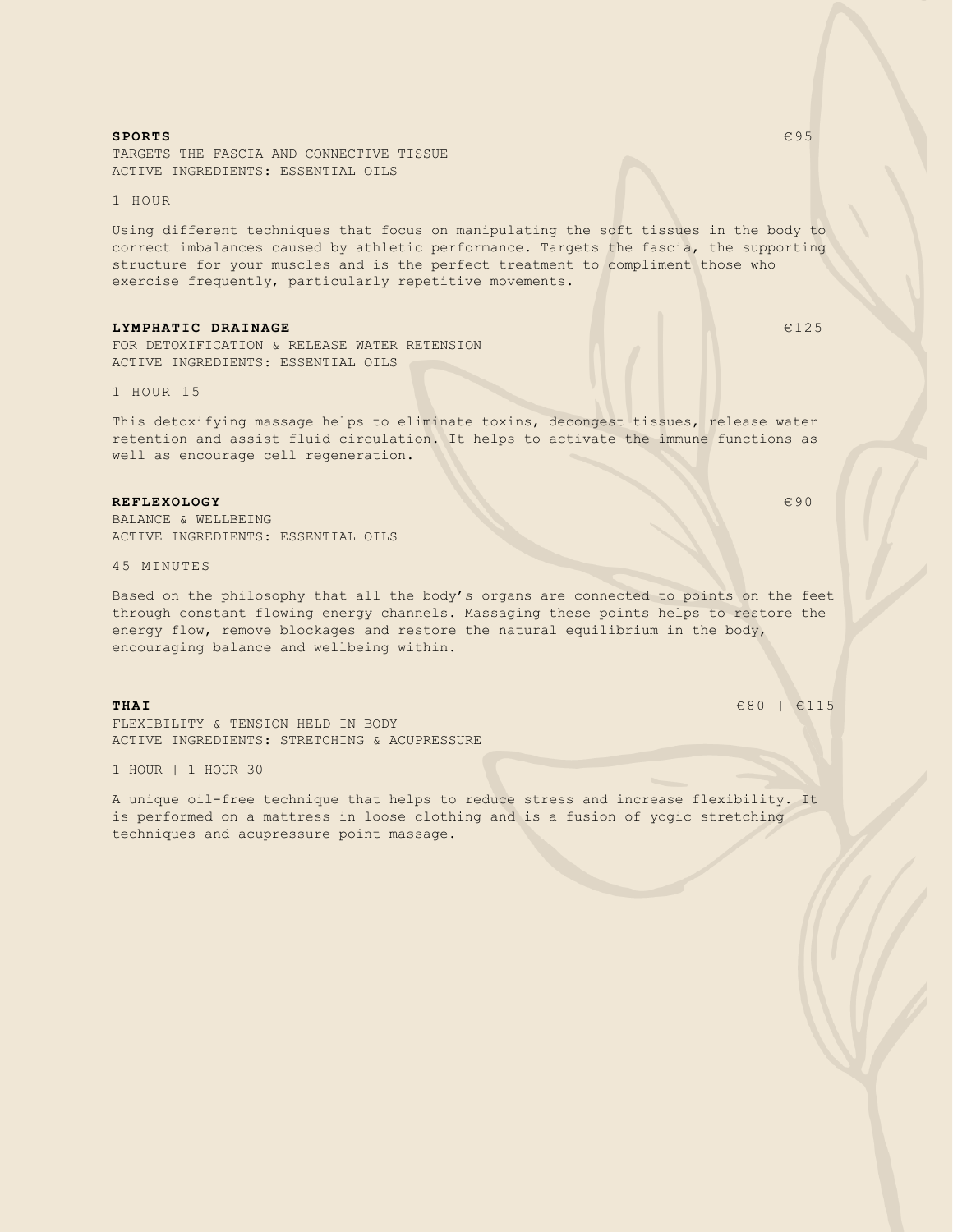## MASSAGE TREATMENTS

#### **MESMERISING HEAD & HAND MASSAGE EXECUTES AND MASSAGE EXECUTIVE STATE**

RELAXING & PAMPERING ACTIVE INGREDIENTS: LAVENDER, TEA TREE OIL, ROSEMARY, PATCHOULI, YLANG-YLANG, COCONUT

45 MINUTES

A sensational voyage that combines the ancient wisdom of Shiatsu with aromatic herbs of Greece. An invigorating and relaxing head massage using calming aromas of lavender, rosemary and tea tree are blended with the healing laurel oil. Notes of orange, patchouli and ylang-ylang are used in a pampering hand massage. The treatment finishes with a silk-like body butter, rich in exotic notes of coconut, for a perfectly balanced and de-stressing experience.

#### **NYMPH OF KEFALONIA**  $\epsilon$ 95

PRE-SUN MULTIVITAMIN FOR TIRED & DULL SKIN ACTIVE INGREDIENTS: VITAMIN C, E, B, LOTUS, APRICOT, ORANGE, COCONUT

1 HOUR 15

The skin is gently exfoliated with a soft body scrub containing iris flowers and olive kernels. A nutritious body mask high in antioxidants and vitamins is then applied to enhance the skin's structure, restoring its natural glow and elasticity. An invigorating scalp massage to stimulate the hair follicles follows along with a mineral-rich hair mask that removes toxins from the hair. This mask gives body to the hair as well as leaving it smooth and silky. A rejuvenating massage is then performed using orange oil that strengthens the underlying tissues for a nourishing and restorative therapy.

#### **STARDUST** €110

LUXURY ANTI-AGEING ACTIVE INGREDIENTS: 24 CARAT GOLD LEAVES, AQUAMARINE, ROSE QUARTZ, MOONSTONE, STARFLOWER, JASMINE & GARDENIA

1 HOUR 15

Jasmine and gardenia white petals gently exfoliate the skin, resulting in soft and brighter skin whilst providing a captivating aroma. A firming and deeply nourishing 'precious stones 24K gold body mask' is then applied. The combination of the 24 carat leaves of gold and precious crystals work to lift, tone and rejuvenate the skin instantly revealing a more youthful look. Following this, a unique massage technique is used with warm rose quartz sand and hydrating starflower oil. This treatment offers exceptional anti-ageing properties and includes mesmerising aromas.

#### **MINDFUL DREAMS** €80

RELAXING & BENEFICIAL FOR NERVOUS SYSTEM ACTIVE INGREDIENTS: EVENING PRIMROSE, ROSEHIP, SEAWEED, ROSEMARY, LAVEDER, ARGAN

1 HOUR

Prepare for all stresses and strains to melt away in this sensory treat to help you achieve the perfect night's sleep. This wellbeing-focused treatment incorporates products especially chosen for their soothing properties, alongside sleep inducing cultural massage and meditation techniques, helping to achieve instant tranquility.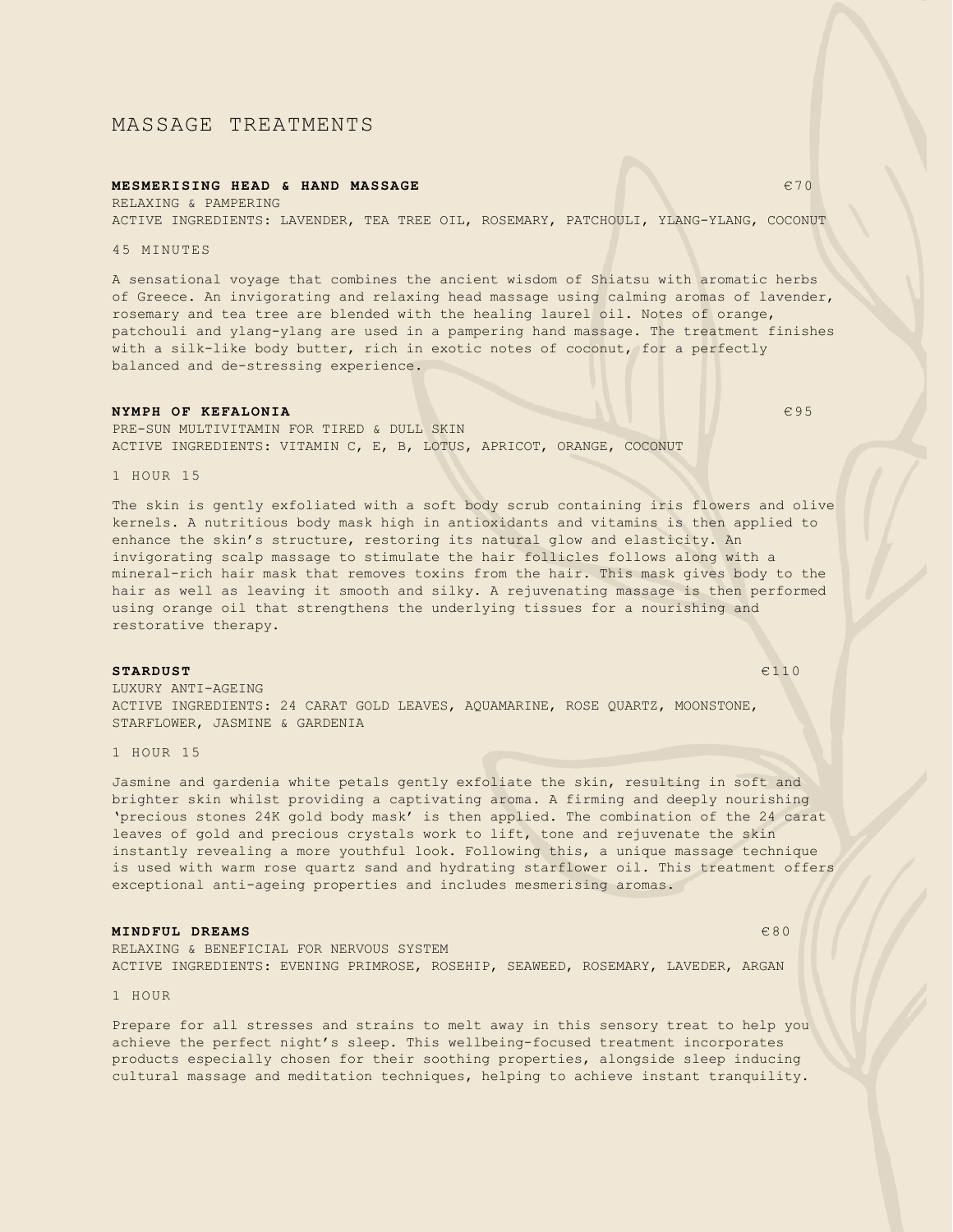**CANDLE MASSAGE**  $\epsilon$ 90 |  $\epsilon$ 130

DESTRESS & NOURISH ACTIVE INGREDIENTS: WARM OIL WITH PROPERTIES THAT PROMOTE WELLBEING

1 HOUR | 1 HOUR 30

Relax as the solid waxes in the candle are slowly turned into liquid oil. Feel the delicately scented warm drops caress your skin and envelop the whole body in a velvet textured massage. Succumb as the warm oil deeply penetrates the skin's surface, releasing its unique beneficial properties and captivating fragrance. This combination of relaxation, rejuvenation and aromatherapy will leave you in a state of bliss. Select your scent:

VANILLA & COCONUT | EVENING PRIMROSE & LAVENDER | ORANGE & CHOCOLATE | PEACH & LIME

#### **ORGANIC SEAWEED WRAP & MASSAGE 6 6120 6120**

FOR LETHARGIC MUSCLES AND LYMPH STIMULATION ACTIVE INGREDIENTS: HAND-HARVESTED SEAWEED, MANDARIN, EVENING PRIMROSE, CITRUS, CEDARWOOD, BASIL

1 HOUR 30

With the detoxifying strength and cellulite reducing properties seaweed, this treatment stimulates the blood, lymph flow and so encourages the renewal of dead skin cells whilst combating fatigue. This therapy will leave the skin feeling rejuvenated and thoroughly hydrated.

#### **SEAWEED SCRUB & MASSAGE Example 20120 EXAMPLE 20120**

RELAXING & REJUVENATING ACTIVE INGREDIENTS: LAVENDER, SEAWEED, EVENING PRIMROSE, CITRUS, CEDARWOOD, BASIL

1 HOUR 30

Choose between our two seaweed-based scrubs which gently remove dead skin cells whilst soothing and nourishing with seaweed extracts, re-mineralising the skin. The scrub is followed by a body massage and a soothing application of revitalising body oil to nourish and energise.

LAVENDER, SUGAR & SEAWEED | BLADDERWRACK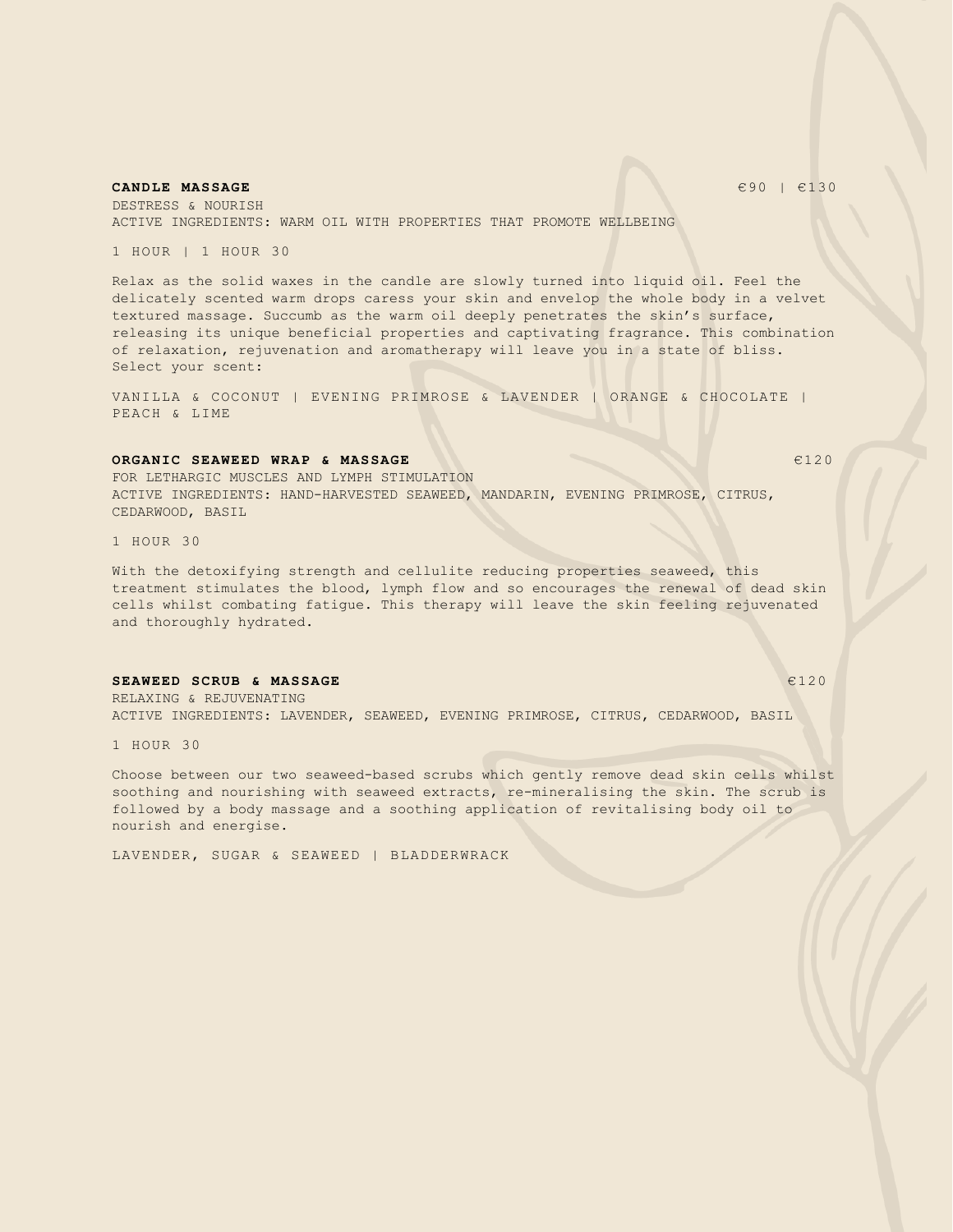## BODY TREATMENTS

#### **MINOAN** €95

HYDRATING & NOURISHING ACTIVE INGREDIENTS: SAGE, MOUNTAIN TEA, HONEY, BEE POLLEN, ROYAL JELLY & SAFFRON

#### 1 HOUR 15

With aromas such as sage, mountain tea and other local herbs, this treatment includes the application of a rich body mask containing a luxurious combination of honey, bee pollen and royal jelly for the renewal, regeneration and tightening of the skin. The mask's benefits are complimented with a massage using dittany oil infused with saffron. Following this, warm herbal pouches full of local and nourishing herbs are pressed against the skin, leaving it silky smooth and regenerated. The ritual ends with the application of a refreshing gel containing local ingredients such as red grape and rake, leaving the skin deeply hydrated.

#### **SUN RITUAL | SUN RITUAL FACE & BODY ESS |**  $\epsilon$ **90**

SOOTHING, HYDRATING & NOURISHING ACTIVE INGREDIENTS: YOGHURT, CUCUMBER & ALOE VERA

40 MINUTES | 1 HOUR 15

For sensitive or irritated skin that is prone to sunburn or allergies. Carefully selected ingredients, rich in soothing elements calm the skin and reduce irritation. Alkanna tinctoria offers strong anti-inflammatory and anti-ageing properties, whilst mastic soothes and provides anti-bacterial and anti-septic benefits. Comfrey root offers healing and regenerating action and centella asiatica combined with lavender helps to improve the skin's appearance. Gradually the skin regains strength to fight external stressors that cause irritation, while the skin's natural moisture barrier becomes more capable of maintaining its normal hydration levels.

#### **BODY SCRUB RITUAL**  $\epsilon$ 70

INVIGORATING & HYDRATING

45 MINUTES

A fully body exfoliation that re-energises tired limbs, boosts circulation and removes dead skin cells leaving skin feeling nourished and smooth. Choose from four different body scrubs:

LAVENDER & SEAWEED | MOCHA | JASMINE & GARDENIA | COCONUT

#### **SUNLESS TAN TREATMENT**  $650$

FLAWLESS FULL BODY GLOW ACTIVE INGREDIENTS: COCONUT PULP, SHEA BUTTER, NATURAL DHA

30 MINUTES

This treatment begins with a delicate scrub containing coconut pulp to even out the skin, leaving it silky soft and ready to absorb the tanning mask. This luxurious selftanner is enriched with a natural ingredient that works with the skin to bring out its natural and healthy glow, all year round. It also contains a blend of nourishing and hydrating oils to replenish your skin. It dries quickly allowing you to continue with your day. For best results we recommend avoiding contact with water for 8 hours.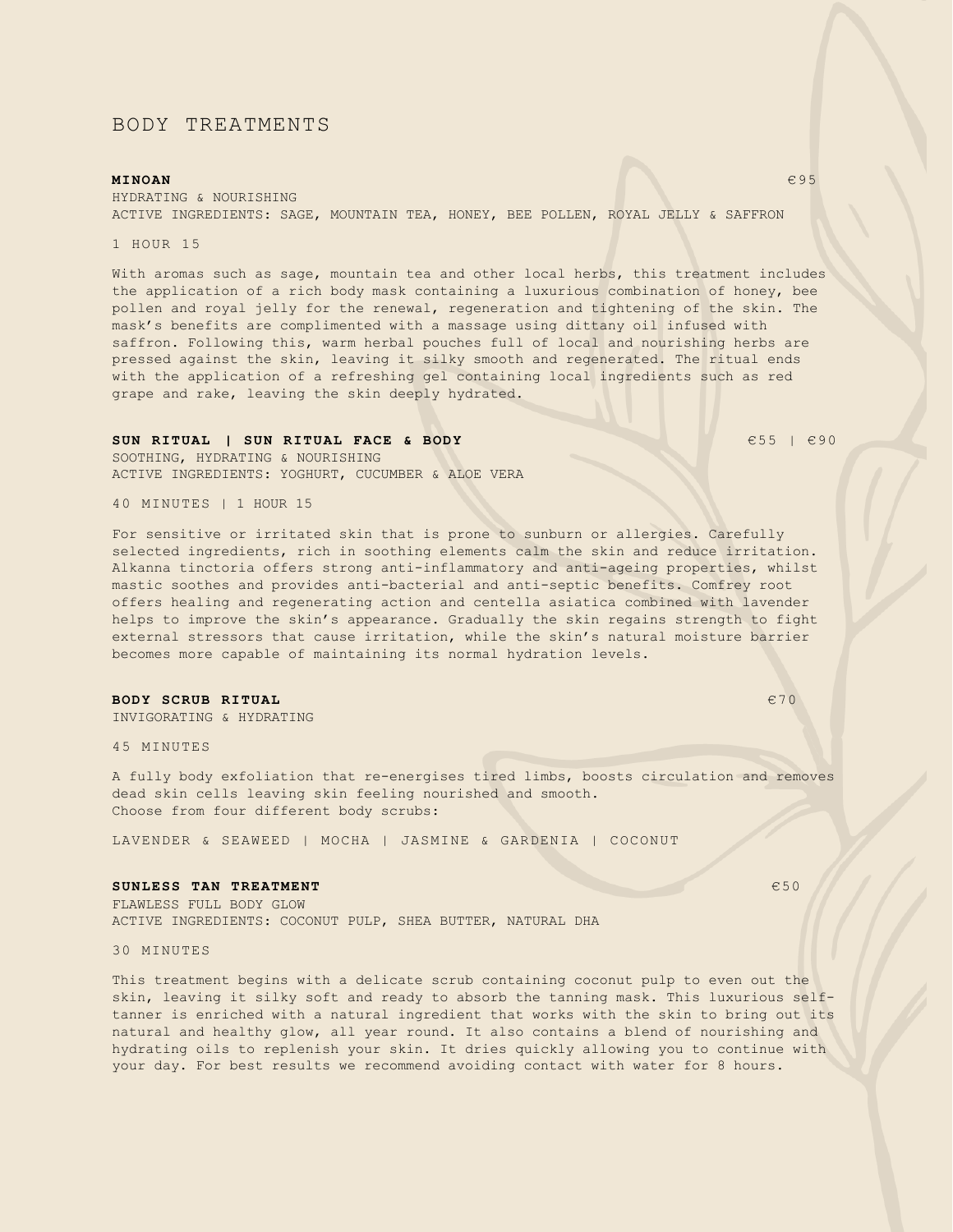## MOTHER TO BE

#### **ORGANIC PRENATAL**  $\epsilon$ 110

RADIANCE, HYDRATION & RELAXATION ACTIVE INGREDIENTS: YLANG-YLANG, BERGAMOT, PALMAROSE, CORIANDER, CACAY, SEAWEED

1 HOUR 30

This organic wellbeing ritual promotes relaxation and a sense of tranquility while deeply hydrating and nourishing the skin. A full body exfoliation will gently renew the skin, leaving you feeling radiant. Nourishing Mama oil is used to gently ease stress and tension with a top to toe body, face and scalp massage. Melt away the aches and pains associated with pregnancy and feel cocooned, supported and restored.

#### **PRENATAL MASSAGE**  $\epsilon$ 90

RELAXING & NOURISHING ACTIVE INGREDIENTS: ESSENTIAL OILS

1 HOUR

By using gentle and focused movements along with careful body positioning for the mother to be, this provides relief from body aches and helps to relax the body and mind using plant essences and herbal oil.

## HAMMAM & BATH

#### **HAMMAM** €30

RELAXING & REJUVENATING

30 MINUTES

Enjoy the use of our hammam offering benefits such as skin renewal, muscle relaxation, sinus relief, increased circulation as well as improving the mind-body connection.

#### **DETOX HAMMAM RITUAL** €45

NOURISHING & DETOXIFYING ACTIVE INGREDIENTS: WHITE CLAY, ZEOLITE, CINNAMON, WILD ROSE, IRIS FLOWER, LEMONGRASS

30 MINUTES

The combination of radiant heat and the application of masks create a rejuvenating and relaxing experience. Masks for your face, hair and body are given to you to apply at your own leisure and contain highly effective ingredients such as basil, cinnamon and geranium. The soothing warm temperature opens the pores, allowing the skin to simultaneously release toxins and absorb the nourishing ingredients from the masks. To complete the experience, rinse the masks off using the shower in the hammam, leaving your skin and hair renewed and nourished.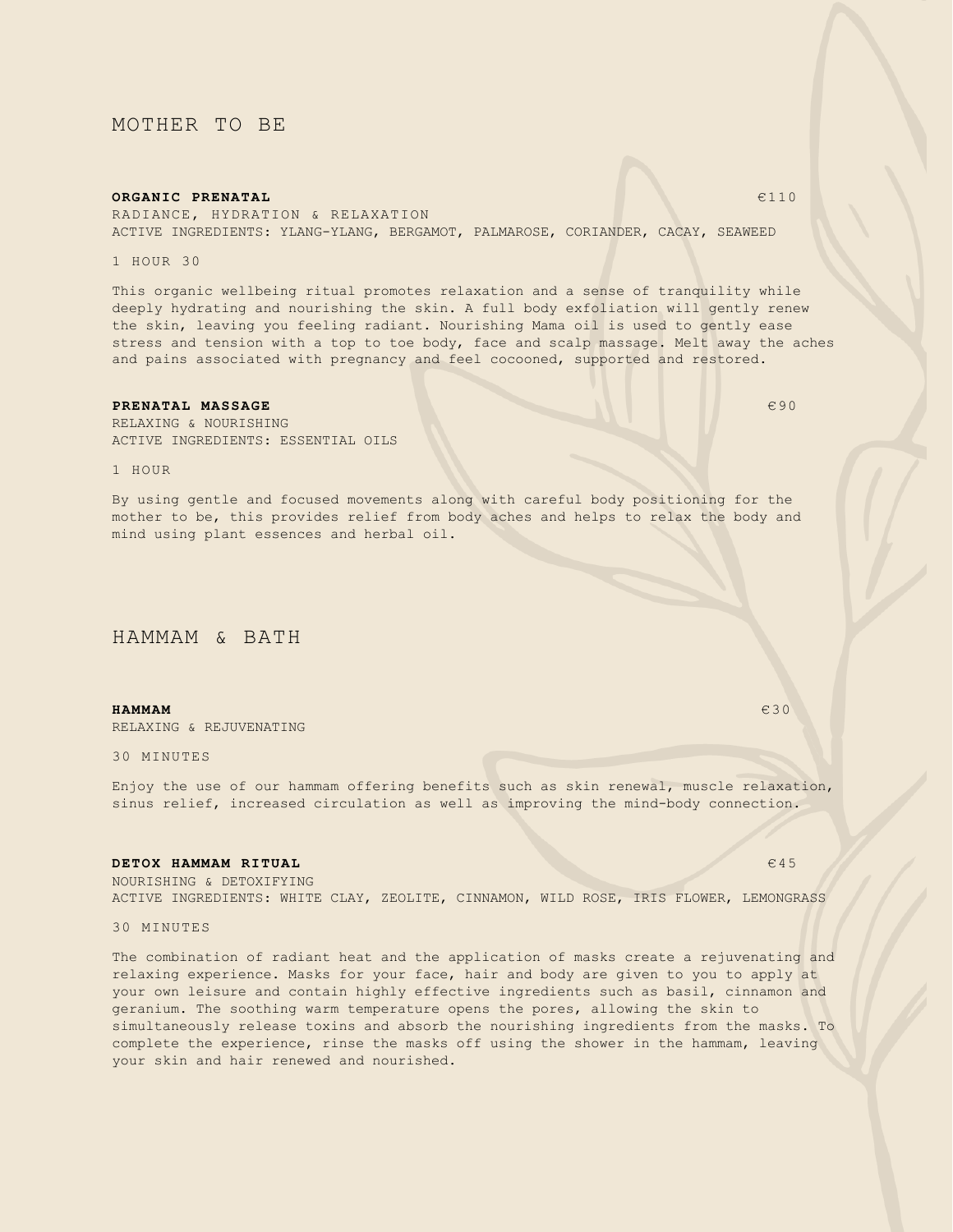#### **SEAWEED BATH & SCRUB Example 2008 CONSUMING A SCRUB**

RELAXING & DETOXIFYING ACTIVE INGREDIENTS: HAND-HARVESTED SEAWEED

1 HOUR 15

This treatment starts with a detoxifying body scrub containing mineral-rich seaweed. Known as the Sailor's Cure, submerge yourself in a bath of organic, hand harvested Atlantic seaweed to remove unwanted toxins and alleviate aches and pains. This bathing ritual is a simple yet incredibly effective treatment.

Seaweed contains countless minerals, vitamins, antioxidants and beneficial ingredients in high concentrations. When seaweed is steamed it produces luxurious oils. These oils are easily absorbed as the heat opens the skin's pores.

#### **JET LAG RECOVERY** €115

REVITALISE THE NERVOUS SYSTEM ACTIVE INGREDIENTS: PALMAROSA, ORANGE, SPEARMINT, GRAPEGRUIT

1 HOUR 20

The perfect treatment after a long journey. Escape travel exhaustion and revive the body's natural biorhythms. Ground and restore the natural flow with a peach infused bath followed by a mocha scrub leaving your skin feeling silky soft and ready to receive the benefits of the rejuvenating massage to follow. Invigorating citrus fruits are applied with a lymphatic drainage massage to support the body against stress and fatigue. A refreshing final touch of spearmint and cooling sensation of grapefruit is applied to gently stimulate the blood flow.

## MANICURE & PEDICURE

Choose between an invigorating mocha or coconut scrub to remove dead skin cells and nourish, followed by a manicure or pedicure. Your choice of a luxurious mocha or coconut body butter is then massaged into the skin leaving it feeling silky smooth. This treatment does not include any application of nail varnish.

#### **EXPRESS MANICURE/PEDICURE EXPRESS MANICURE E40**

30 MINUTES

Choose between a manicure or pedicure, this treatment does not include application of nail varnish.

#### **EXPRESS MANICURE & PEDICURE EXPRESS MANICURE EXPRESS MANICURE**

1 HOUR

This treatment does not include application of nail varnish.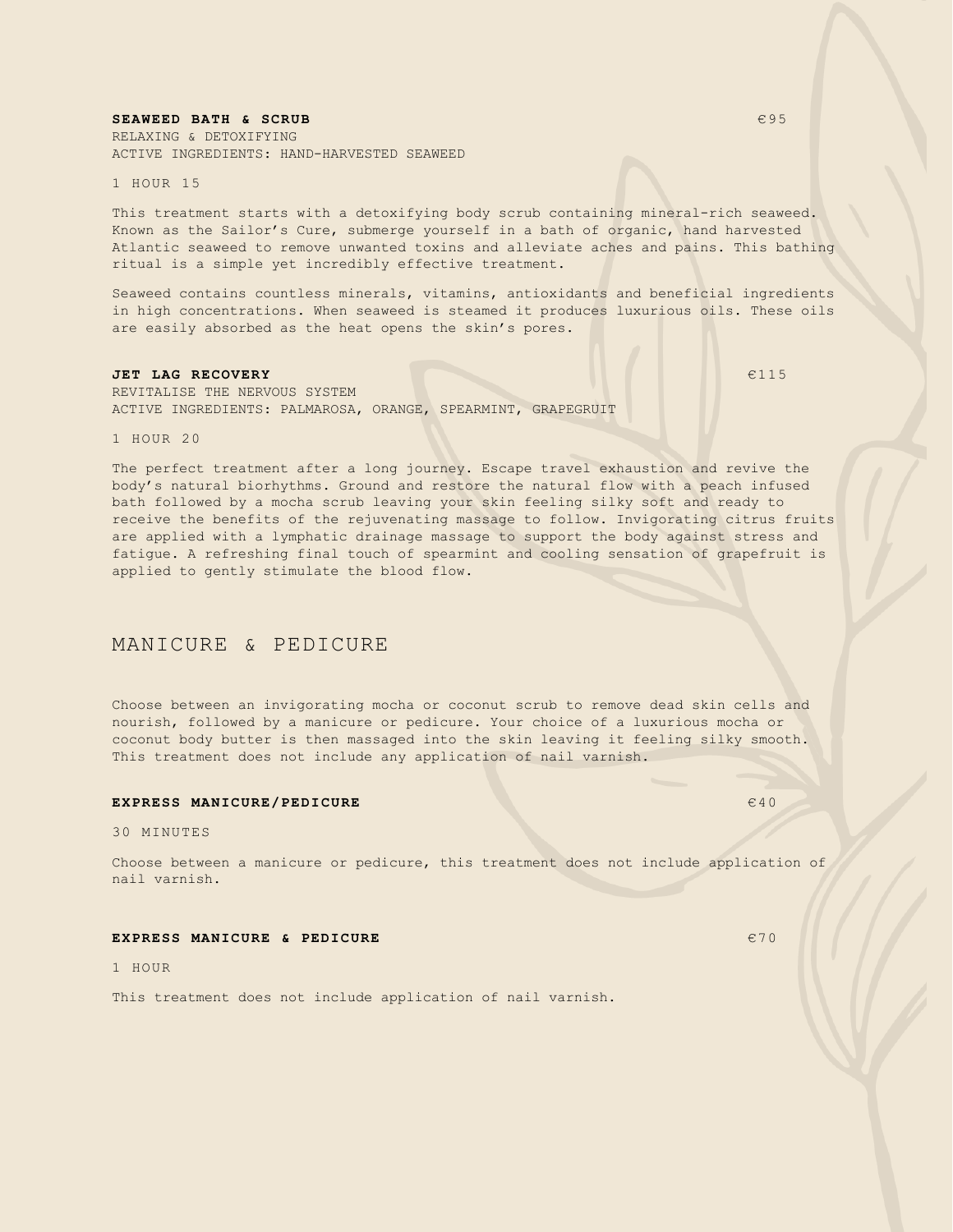#### **SIMPLE MANICURE/PEDICURE EXAMPLE MANICURE EXAMPLE MANICURE**

1 HOUR

Choose between a manicure or pedicure, this treatment is completed with an application of regular nail varnish.

#### **SIMPLE MANICURE & PEDICURE EXECUTE EXECUTE AND LOCAL CONSUMING EXAMPLE EXECUTE**

1 HOUR 50

This treatment is completed with an application of regular nail varnish.

#### **SHELLAC MANICURE/PEDICURE Example 200**

1 HOUR 15

Choose between a manicure or pedicure, this treatment is completed with an application of shellac nail varnish.

## WELLNESS PACKAGES

#### **HAMMAM & CANDLE MASSAGE E110**

SOOTHING & NOURISHING

1 HOUR 20

Start your journey in the hammam, relaxing the body and muscles whilst opening the pores in the skin ready to absorb the beneficial properties from the candle massage. Enjoy deeper results as the muscles release any blockages and let go of tension.

#### **HAMMAM & SCRUB RITUAL Example 2008**

INVIGORATING & HYDRATING

1 HOUR

Relax in the hammam, softening the skin ready for a full body exfoliation. Allow the scrub to re-energise tired limbs, boost circulation and remove dead skin cells, leaving the skin nourished and silky smooth. Choose from four different body scrubs:

LAVENDER & SEAWEED | MOCHA | JASMINE & GARDENIA | COCONUT

## **RADIANCE FACIAL & MASSAGE EXAMPLE 2140**

RELAX & UNWIND

2 HOURS

Our self-discovery radiance facial and a relaxing massage combined to release any tension and leave your skin nourished and glowing.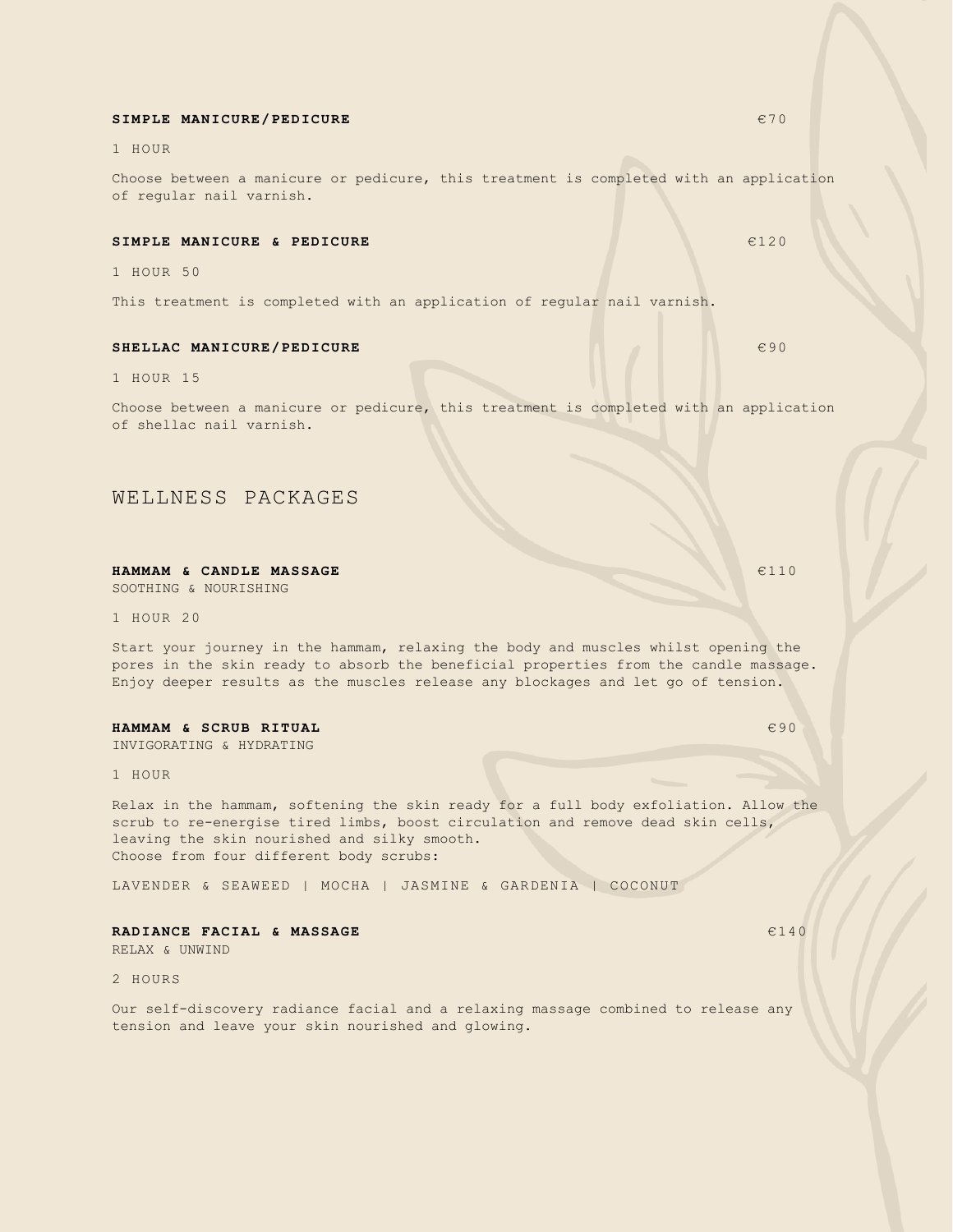## **GLOWING FACIAL & SIMPLE MANICURE/PEDICURE** €120

PAMPER & RADIANCE

2 HOURS

Our pearl-inspired facial combined with a choice of a manicure or pedicure with the application of regular nail varnish.

#### **COUPLE'S RITUAL EXECUTE:**  $\bullet$  290

RELAX & SURRENDER

2 HOURS

Enjoy the use of our hammam together, followed by your choice of:

SCRUB & CANDLE MASSAGE | DEEP TISSUE MASSAGE

Please note that everything other than the Hammam will be done in separate treatment rooms.

#### **RELAXING RITUAL** €275

DETOX & REGENERATING

3 HOURS 50

The ultimate relaxing journey to help revive tired and aching limbs. The combination of these treatments provides an opportunity for the mind and body to reset.

| Day $1:$ | JET LAG RECOVERY | 1 HOUR 20 |
|----------|------------------|-----------|
| Day $2:$ | IONIAN RITUAL    | 1 HOUR 30 |
| Day $3:$ | THAI MASSAGE     | 1 HOUR    |

This is a suggested schedule. This package can be spread out according to your preference, based on availability.